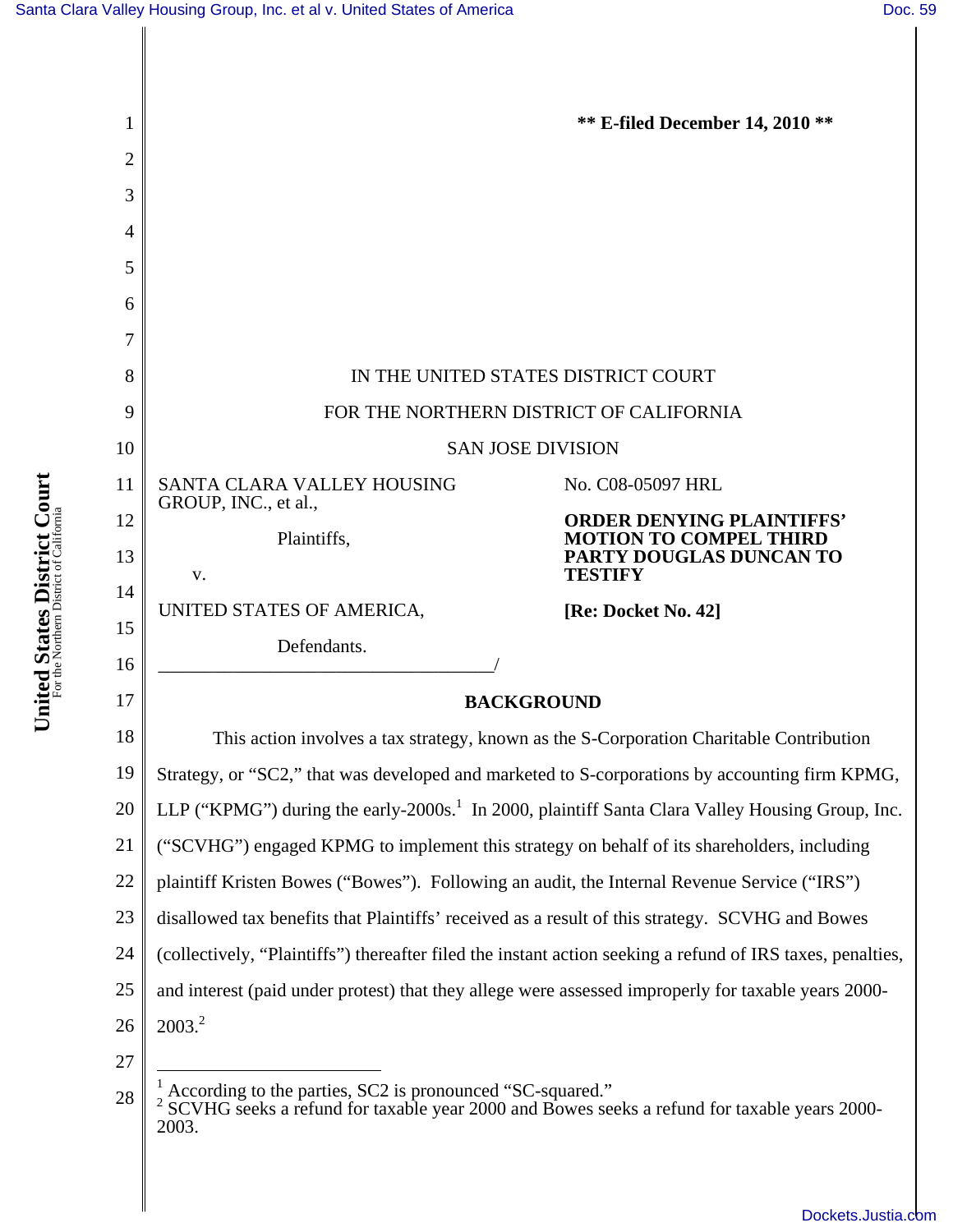United States District Court **United States District Court** For the Northern District of California

1 2 3 4 5 6 Third party Douglas Duncan was an employee of KPMG from 1999 to 2002, and, according to the Government, was a part of the KPMG team that developed, marketed, sold, and implemented most, if not all, of the SC2 solutions sold by KPMG, including the transaction at issue here. Docket No. 46 ("Gov't Non-Opp'n") at 3-4. It thus contends that Duncan is an important witness in this case whose testimony "may be relevant in determining the merits of the SC2 tax strategy and its sale and implementation by the Plaintiffs." Id. at 4.

7 8 9 10 11 12 13 14 15 In accordance with this belief, the Government subpoenaed Duncan to testify, and he was deposed by counsel for Plaintiffs and the Government on August 5, 2010. During his deposition, Duncan refused to answer 324 questions related to the subject matter of this litigation (including questions related to his work at KPMG, his knowledge of other KPMG employees, his knowledge of SCVHG, and his knowledge of involvement in the development of the SC2 strategy). See Docket No. 44, Exs. B-1 & B-2 ("Duncan Depo") at 16-129. In these instances, Duncan responded only that, "[u]pon advice of counsel, I respectfully decline to answer the question and assert my Fifth Amendment privilege." Id. Duncan did, however, answer questions involving procedural issues and basic biographical information. See Duncan Depo at 10-129.

16 17 18 Plaintiffs — but not the Government<sup>3</sup> — thereafter filed a motion to compel Duncan to answer the questions that he refused to answer. Docket No. 42 ("Motion). Duncan timely opposed Plaintiffs' motion. Docket No. 50 ("Opp'n"). Oral argument was heard on December 7, 2010.

## **LEGAL STANDARD**

20 21 22 23 24 Under the Fifth Amendment to the United States Constitution, "[n]o person . . . shall be compelled in any criminal case to be a witness against himself . . . ." U.S. CONST. amend. V. "[T]he Fifth Amendment's protections against self-incrimination can be asserted in any proceeding, be it civil, criminal, administrative, judicial, investigative or adjudicatory." Doe v. Glanzer, 232 F.3d 1258, 1263 (9th Cir. 2000) (citing Kastigar v. United States, 406 U.S. 441, 444 (1972)). "The

25

 $\overline{a}$ 

19

28 from these third-parties' assertions of the privilege." Motion at 3. The Government did, however, file a non-opposition to Plaintiffs' motion, which argues that Duncan has not articulated any basis for asserting his Fifth Amendment privilege. Gov't Non-Opp'n at 8-10.

<sup>26</sup> 27 3 As Plaintiffs explain, "[a]lthough it was the [Government that] noticed these depositions, the [Government] has refused to file a motion to compel, notwithstanding the fact that there is no legitimate basis for [Duncan's assertion of] the privilege. The [Government] has indicated that rather than moving to compel, it might seek to just have the finder of fact draw adverse inferences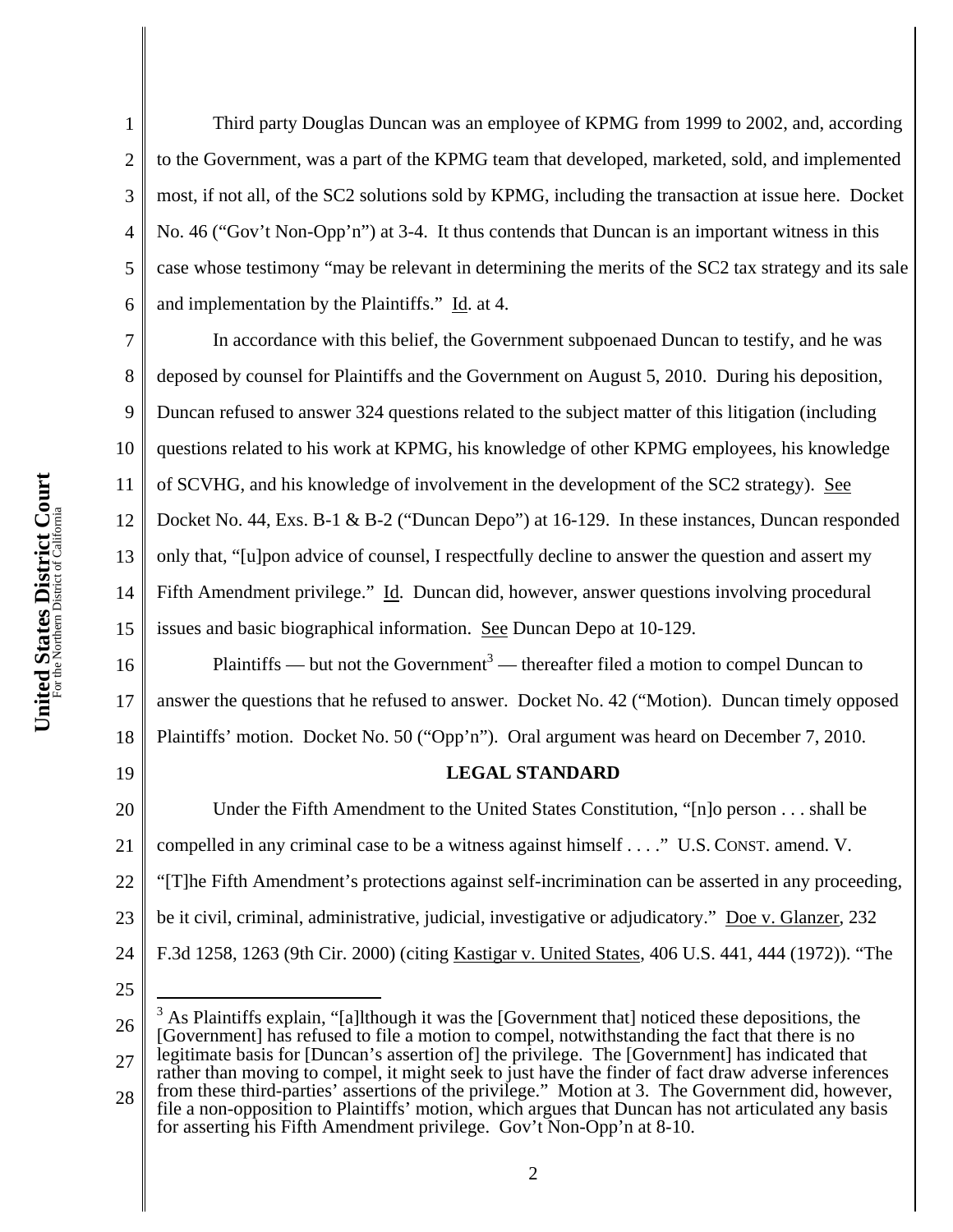1 2 3 4 5 6 privilege afforded not only extends to answers that would in themselves support a conviction under a federal criminal statute but likewise embraces those which would furnish a link in the chain of evidence needed to prosecute the claimant for a federal crime." Hoffman v. United States, 341 U.S. 479, 486 (1951); see also Doe, 232 F.3d at 1263 (same). "Indeed, it is enough if the responses would merely 'provide a lead or clue' to evidence having a tendency to incriminate.'" United States v. Neff, 615 F.2d 1235, 1239 (9th Cir. 1980).

"[T]he 'privilege against self-incrimination does not depend upon the *likelihood*, but upon the *possibility* of prosecution.'" Doe, 232 F.3d at 1263 (quoting United Liquor Co. v. Gard (In re Seper), 705 F2d 1499, 1501 (9th Cir. 1983) (emphasis in original)). "But this protection must be confined to instances where the witness has reasonable cause to apprehend danger from a direct answer." Hoffman, 341 U.S. at 486; see also Neff, 615 F.2d at 1239. "If the threat is remote, unlikely, or speculative, the privilege does not apply . . . ." McCoy v. Comm'r., 696 F.2d 1234, 1236 (9th Cir. 1983).

14 15 16 17 18 19 In determining whether this privilege was appropriately asserted, "[t]he witness is not exonerated from answering merely because he declares that in so doing he would incriminate himself — his say-so does not of itself establish the hazard of incrimination." Hoffman, 341 U.S. at 486; see also Davis v. Fendler, 650 F.2d 1154, 1160 (9th Cir. 1981) ("The claimant is not the final arbiter of the validity of his assertion."). Rather, "[i]t is for the court to say whether his silence is justified." Hoffman, 341 U.S. at 486; see also Davis, 650 F.2d at 1160 (same).

20 21 22 23 24 25 "It is not necessary, of course, that the person to whom the question has been put establish the precise manner in which he will incriminate himself by responding. This would make the privilege useless." Davis, 650 F.2d at 1159; see also Baker v. Limber, 647 F.2d 912, 917 (9th Cir. 1981) (same). Nevertheless, "[a] proper assertion of a Fifth Amendment privilege requires, at a minimum, a good faith effort to provide the trial judge with sufficient information from which he can make an intelligent evaluation of the claim." Davis, 650 F.2d at 1160.

26 27 28 "To sustain the privilege, it need only be evident from the implications of the question, in the setting in which it is asked, that a responsive answer to the question or an explanation of why it cannot be answered might be dangerous because injurious disclosure could result." Hoffman, 341

7

8

9

10

11

12

13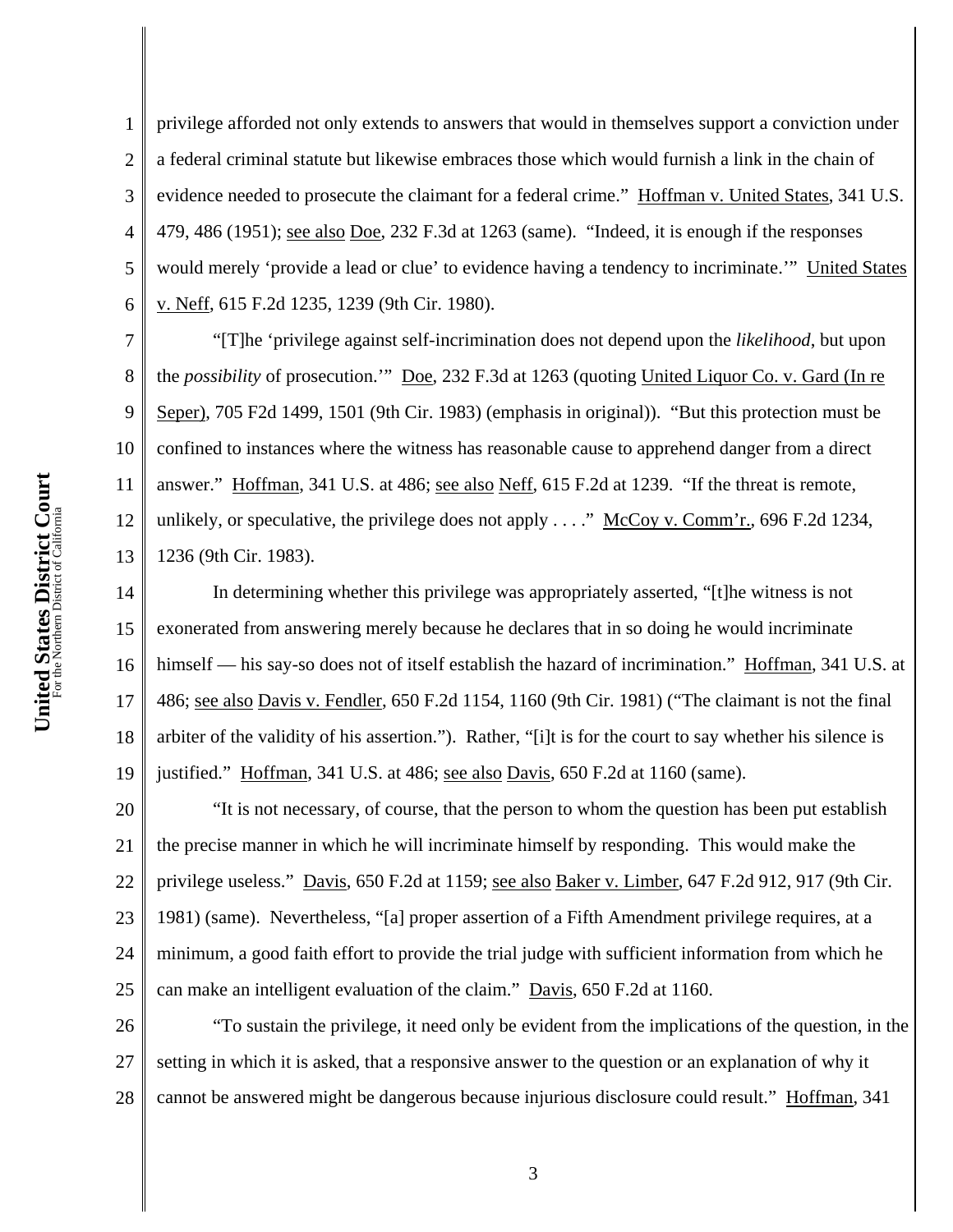1 2 3 4 5 U.S. at 486-87. In determining whether the privilege has properly been invoked, the court should be guided by the facts in evidence as well as its perception of the peculiarities of the case. Id. at 487; Davis, 650 F.2d at 1159. If the court decides that no threat of self-incrimination is evident, the claimant of the privilege must then show the danger of incrimination. Davis, 650 F.2d at 1159; Neff, 615 F.2d at 1240.

## **DISCUSSION**

Plaintiffs argue that Duncan does not have a valid Fifth Amendment privilege as to the questions he refused to answer because "he does not face a substantial threat of incrimination that is real and appreciable." Motion at 5. Plaintiffs say this is so because:

• there has been no public indictment targeting SC2 transactions;

• there is no indication that any criminal investigation is pending against Duncan;

• although the Government did conduct a criminal investigation of KPMG's tax shelter activities, the SC2 strategy was not a part of the indictment nor was it subject to any criminal allegations by the Government; and

• the statute of limitations has likely run on any possible criminal liability to Duncan.4

16 Motion at 6-7.

17 18 19 20 21 22 Plaintiffs cite two cases in support of their claim that any threat to Duncan is remote, unlikely, or speculative. In McCoy, the IRS issued notices of deficiency to the petitioners and assessed penalties for failure to file under certain sections of the Internal Revenue Code. McCoy, 696 F.2d at 1235-36. The petitioners, in turn, filed a petition for redetermination. Id. In it, they refused to state, partly on Fifth Amendment grounds, why they disagreed with the adjustments. Id. Although given several opportunities to do so, the petitioners failed to explain their basis for

23

 $\overline{a}$ 

6

7

8

9

10

11

12

13

14

15

<sup>24</sup> 25 26 27 28  $4$  In their reply brief, Plaintiffs also argue that Duncan's assertion of the Fifth Amendment is not reasonable because KPMG's own Rule 30(b)(6) witness did not assert the Fifth Amendment when testifying about its opinions related to the SC2 strategy (suggesting that KPMG does not fear prosecution in this regard) and even testified that its SC2 strategy opinions were still being following (and, in light of the deferred prosecution agreement, it could not have taken such a position if the strategy was fraudulent). Docket No. 54 ("Reply") at 2-5. The Court is unpersuaded by this argument. That KPMG chose to stand by its SC2 strategy opinions and may not fear prosecution does not mean that Duncan cannot assert his Fifth Amendment privilege. As expressed above, the relevant inquiry is whether the witness asserting the Fifth Amendment privilege has reasonable cause to apprehend prosecution, not whether other witnesses choose not to assert the privilege.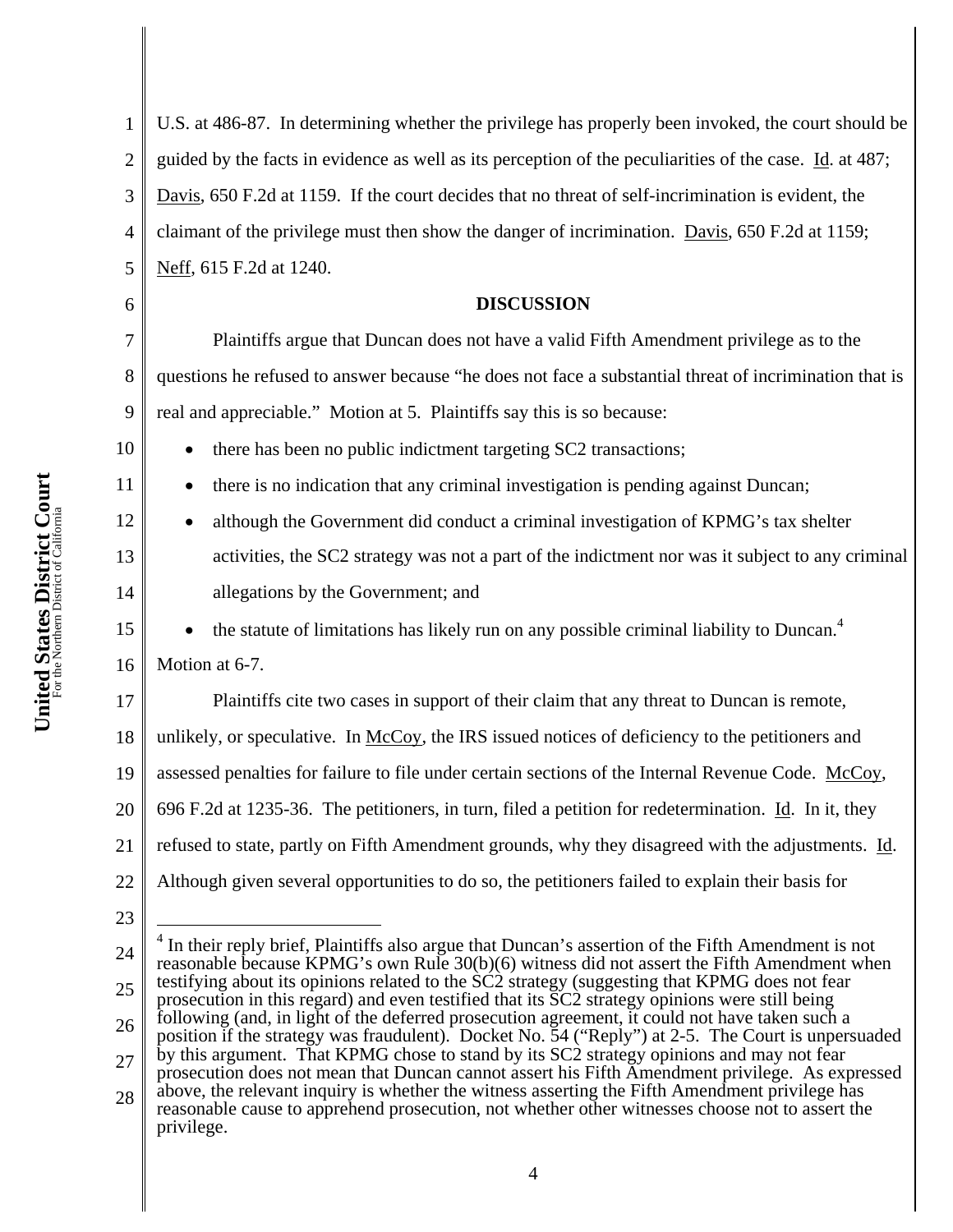1 2 3 asserting the privilege. Id. Because the petitioners "flatly refused" to justify their fear of prosecution in any way, the Ninth Circuit rejected their Fifth Amendment claim and awarded double costs because their appeal was "frivolous." Id. at 1235-36.

Next, in Baker, although the defendant explained in a motion that he had been convicted in state court, he did not describe the subject matter of the state indictment and did not demonstrate its connection to the requested discovery to which he asserted his Fifth Amendment privilege. Baker, 647 F.2d at 917. The risk of conviction also was not evident from the questions, either. Id*.* In concluding that the defendant failed to support his assertion of the privilege, the Ninth Circuit emphasized that a mere reference to pending criminal proceedings is not sufficient to demonstrate the necessary nexus between the risk of criminal conviction and the information requested. Id.

12 13 14 15 This case is not nearly so extreme. As will be discussed below, Duncan set forth in his opposition brief the circumstances why he believes his fear of prosecution is justified. While it remains true that such a threat must not be pure speculation, the unique facts of McCoy and Baker — cases in which the witnesses failed to offer any justification for their fear of prosecution — are not analogous to those in this case.

16 17 So, what are the bases for Duncan's assertion? He provides several reasons, including the following:

- 18 19 20 • the SC2 strategy was one of the "abusive" schemes highlighted in a 2005 report of the Permanent Subcommittee on Investigations of the Senate Committee on Homeland Security and Governmental Affairs<sup>5</sup>;
	- during the hearings on the 2005 report, Senator Levin of Michigan described the SC2 strategy a "sham"<sup>6</sup>; and
- 23 24 25 26 in an April 26, 2004 bulletin, the IRS designated the SC2 strategy as a "listed transaction" and officially notified taxpayers that the claimed benefits of the strategy were not allowable for federal income tax purposes and that potential penalties may be imposed for participation in such transactions.<sup>7</sup>
- 27

21

22

4

5

6

7

8

9

10

11

<sup>28</sup>  $\frac{5}{5}$  Docket No. 53 ("Clements Decl."), Ex. B.<br> $\frac{6}{7}$  Clements Decl., Ex. C.<br>7 Clements Decl., Ex. D.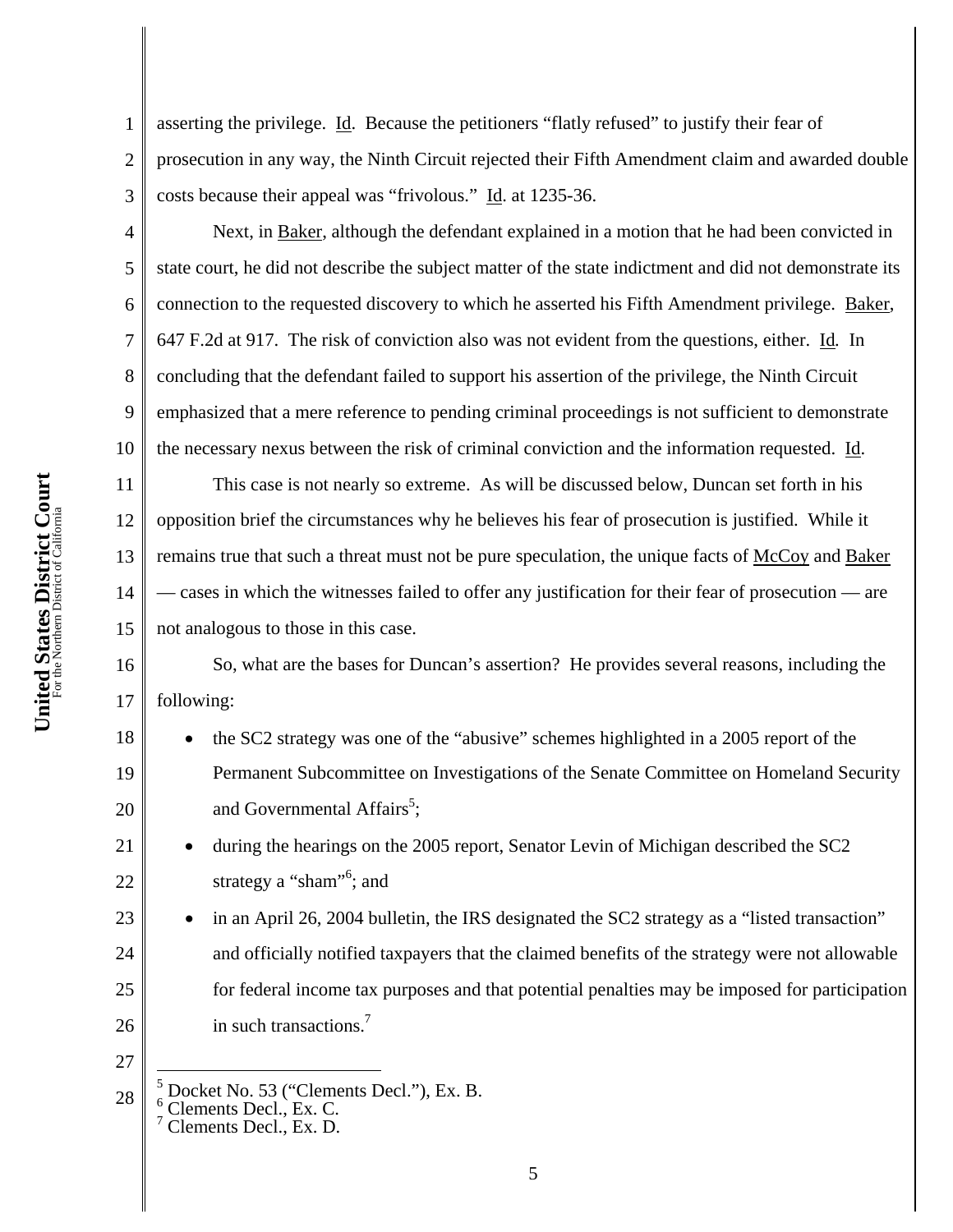1 2 3 4 5 6 7 8 9 Opp'n at 3-5. In addition, Duncan cites the indictment of several former KPMG employees and partners for conspiracy, tax fraud, and obstruction based on their alleged participation in many of KPMG's tax strategies, which the Government characterized as tax-avoidance schemes. See Clements Decl., Ex. I ("Superseding Indictment" in United States v Stein, No. 1:05-cr-00888 (LAK)). While the SC2 strategy was not specifically included as one the alleged fraudulent tax shelters, Duncan contends that the indictment's language and two of the Government's motions suggest that the Government may have believed other tax strategies to be potentially illegal as well. Id. at ¶ 18 ("Among the fraudulent tax shelter transactions designed, marketed, and implemented by the defendants . . . and their co-conspirators were FLIP . . . , OPIS . . . , BLIPS . . . , SOS . . . , and their variants."); Clements Decl., Exs. F & G (motions of the Government seeking admission of evidence of other tax strategies). Duncan lastly points out that KPMG entered into a deferred prosecution agreement with the Government in relation to its tax shelter strategies. This agreement requires KPMG to cooperate with the Government's investigation, including in relation to the actions of its former employees. See Clements Decl., Ex. H at 19-20.

15 16 17 18 19 20 21 22 Duncan highlights that it was "[a]gainst this background" that he was deposed. And this is why, prior to the deposition, Duncan's counsel asked the Government for assurance that there was no ongoing criminal investigation related to the SC2 strategy and that Duncan was not considered to be subject or target of any criminal investigation. Opp'n at 5-6. Duncan says that the Government refused to provide any such assurances and has not offered Duncan any immunity related to this testimony.<sup>8</sup> Id. at 6. Instead, the Government directed Duncan to the United States Attorney's Office for the Southern District of New York, the office that brought United States v. Stein. At the same time, the Government in this action has acknowledged that it is not "aware of the full scope of

- 23
- 24

 $\overline{a}$ 

6

investigation in the future should circumstances warrant and the statute of limitations remain open. Id. at 2-3.

<sup>25</sup> 26 27 28 8 The Government takes issue with Duncan's characterization of its position. In a response, the Government explained that it did not "refuse" to provide him with assurances but instead referred him to the United States Attorney's Office for the Southern District of New York. Docket No. 55 ("Gov't Reply") at 2. It also states that it learned that the lead prosecutor who supervised the KPMG investigation and prosecution told counsel for another former KPMG employee that his office did not have an ongoing investigation of the SC2 strategy or of that particular former employee. Id. The Government also admitted, though, that this would not foreclose an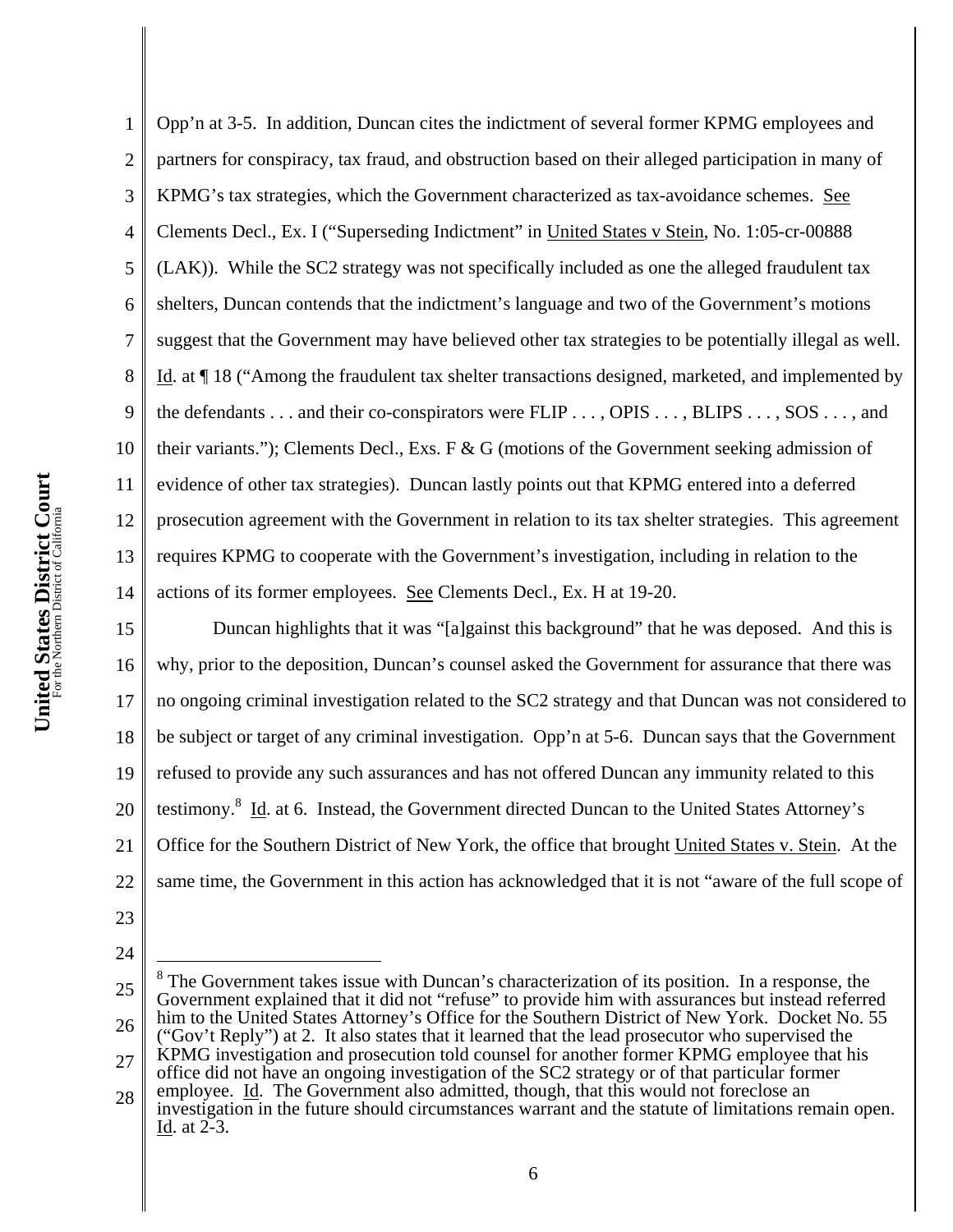1 2 the criminal investigation relating to KPMG and its tax shelter products." Docket No. 52 ("Toensing Decl."),  $\P$  6 & Ex. B.

3

4

5

6

7

8

9

10

11

Duncan also challenges Plaintiffs' argument that he has nothing to fear because the statutes of limitation have run on any charges he might face. He points out that the Government in United States v. Stein alleged a "scheme to defraud the IRS by devising, marketing, and implementing fraudulent tax shelters" which occurred "[d]uring the period from at least in or about 1996 through at least in or about 2005." Superseding Indictment, ¶ 25. Since the statute of limitations for tax evasion and conspiracy to defraud the United States is six years, the Government could conceivably charge any alleged conspirators until at least  $2011$ .  $^9$  Opp'n at 11. Indeed, at least one of the questions asked during Duncan's deposition related to conduct occurring in 2005. Duncan Depo at 125-26.

12 13 14 15 16 17 18 19 20 21 22 The Court believes that the bases for Duncan's assertion of his Fifth Amendment privilege are reasonable in light of the rule that "the 'privilege against self-incrimination does not depend upon the *likelihood*, but upon the *possibility* of prosecution.'" Doe, 232 F.3d at 1263 (emphasis in original). The Congressional report's description of the SC2 strategy as an "abusive" tax shelter and the IRS's disallowance of its tax benefits suggest that the SC2 strategy is viewed with hostility. While there may not be any ongoing criminal investigation related to the SC2 strategy, the Government has not stated that there would not be one, nor has it provided Duncan with immunity. And as Duncan has shown, the statute of limitations on charges as a result of such an investigation may not have run. In these circumstances, the Court will not compel Duncan to provide answers which might plausibly "furnish a link in the chain of evidence" needed to prosecute him for a federal crime. Hoffman v. United States, 341 U.S. 479, 486 (1951).

- 23
- 24
- 25

<sup>26</sup> 27 28  $\overline{a}$  $9^9$  For conspiracy charges, the statute of limitations is measured from the date of the last overt act made in furtherance of the conspiracy. See, e.g., United States v. Thompson, 518 F.3d 832, 856 (10th Cir. 2008); see also Clements Decl., Ex. K ("Department of Justice Criminal Tax Manual") at § 7.02[4] ("The statute of limitations in a conspiracy begins to run from the date of the last over act proved. The government is not required to prove, however, that each member of a conspiracy committed an overt act within the statute of limitations.").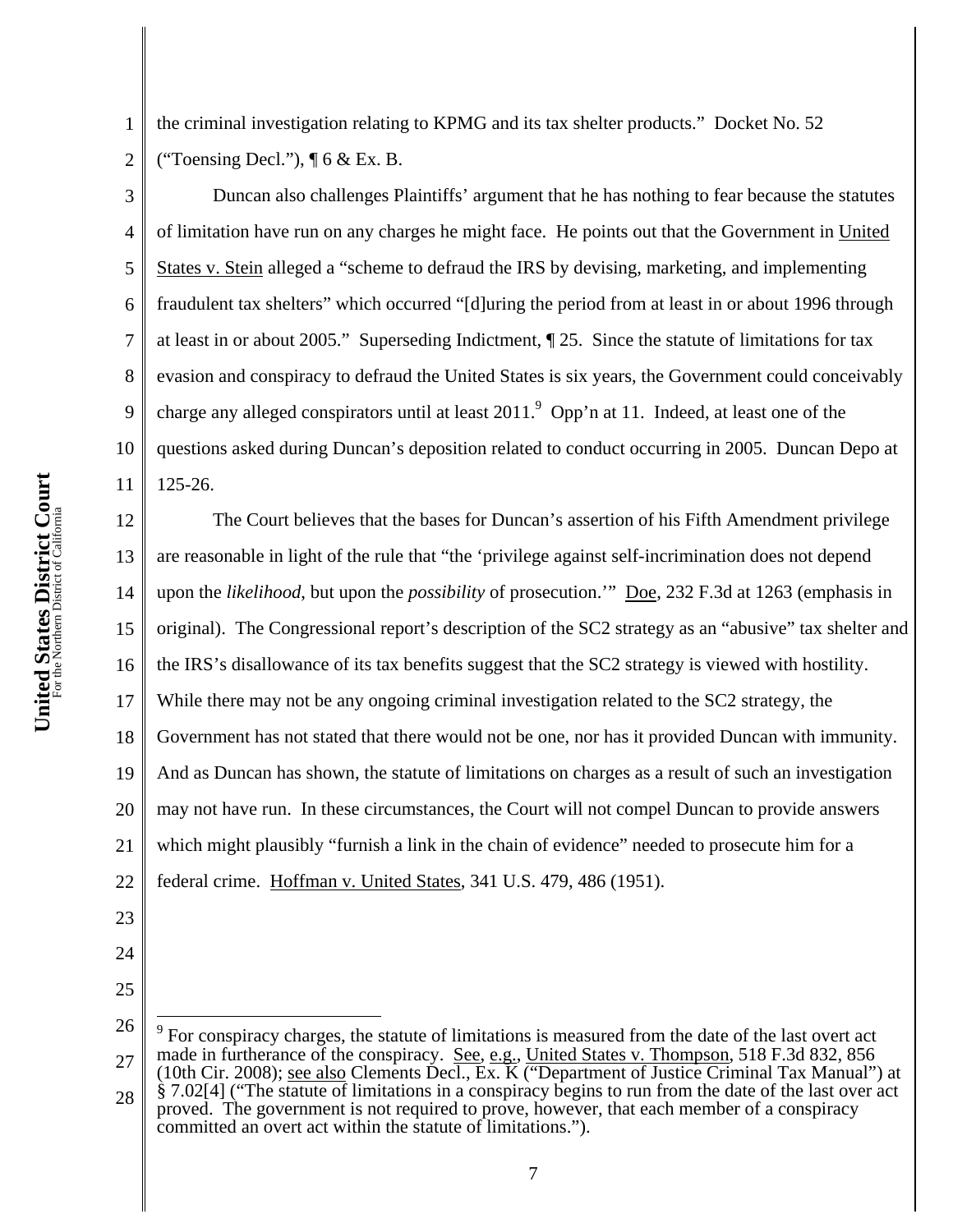| $\mathbf{1}$     | <b>CONCLUSION</b>        |                                                                                                  |
|------------------|--------------------------|--------------------------------------------------------------------------------------------------|
| $\overline{2}$   |                          | Based on the foregoing, Plaintiffs' motion to compel further deposition testimony from Duncan is |
| 3                | DENIED.                  |                                                                                                  |
| $\overline{4}$   |                          |                                                                                                  |
| 5                | IT IS SO ORDERED.        |                                                                                                  |
| $\boldsymbol{6}$ | Dated: December 14, 2010 |                                                                                                  |
| $\overline{7}$   |                          | <b>HOWARD</b><br>R. LLOYD<br><b>SES MAGISTRATE JUDGE</b><br>UNITED STA                           |
| 8                |                          |                                                                                                  |
| 9                |                          |                                                                                                  |
| $10\,$           |                          |                                                                                                  |
| 11               |                          |                                                                                                  |
| 12               |                          |                                                                                                  |
| 13               |                          |                                                                                                  |
| 14               |                          |                                                                                                  |
| 15<br>16         |                          |                                                                                                  |
| 17               |                          |                                                                                                  |
| 18               |                          |                                                                                                  |
| 19               |                          |                                                                                                  |
| $20\,$           |                          |                                                                                                  |
| 21               |                          |                                                                                                  |
| $22\,$           |                          |                                                                                                  |
| $23\,$           |                          |                                                                                                  |
| 24               |                          |                                                                                                  |
| 25               |                          |                                                                                                  |
| 26               |                          |                                                                                                  |
| 27               |                          |                                                                                                  |
| 28               |                          |                                                                                                  |
|                  |                          |                                                                                                  |
|                  |                          |                                                                                                  |

United States District Court **United States District Court** For the Northern District of California